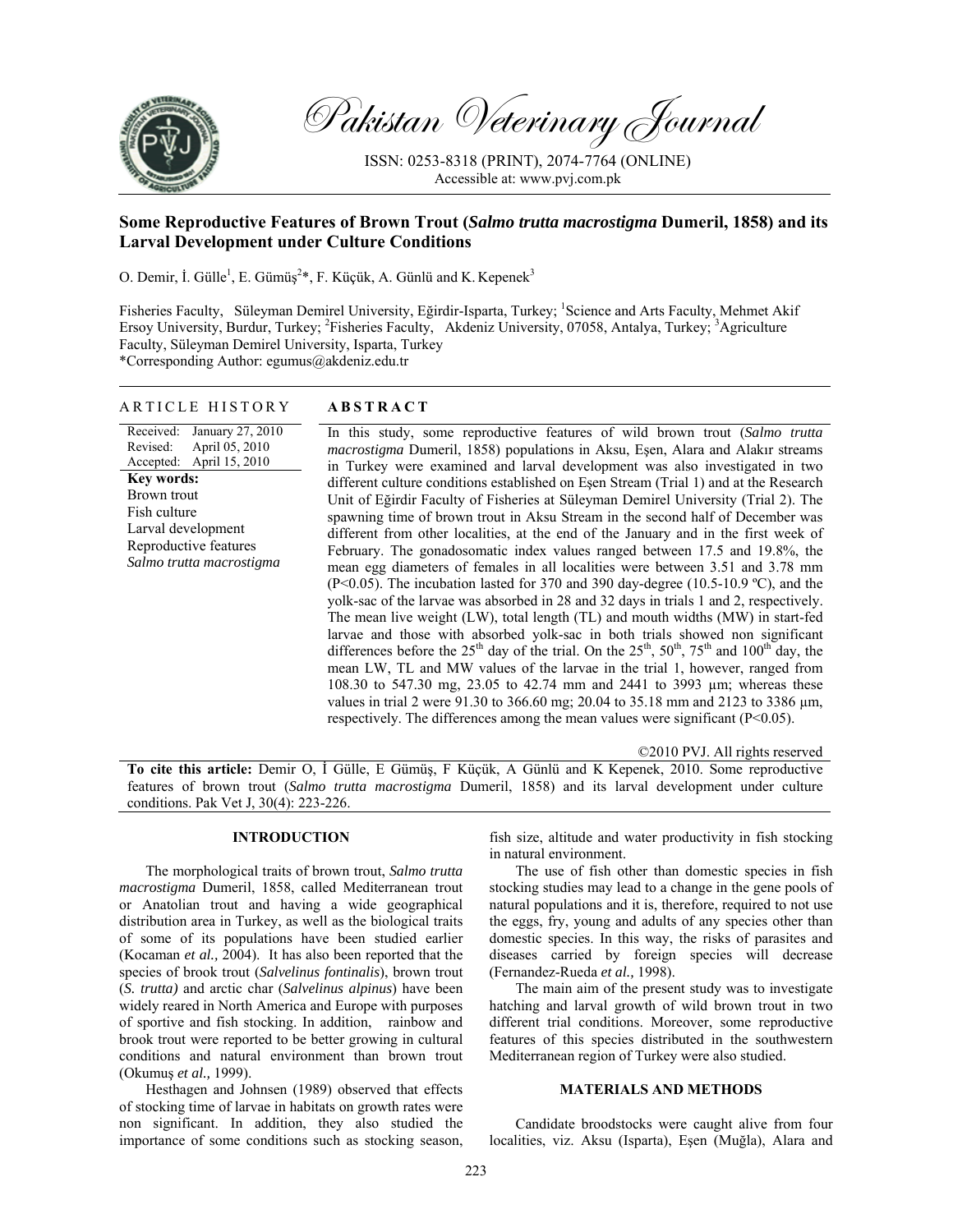Alakır (Antalya) streams, with gill and cast nets during July and September, 2005. The live weights (LW) of 10 brown trouts were measured between 104 and 240 g (161.5±14.96g) and total length (TL) between 21.7 and 25.5 cm  $(23.1 \pm 0.41$  cm). Moreover, 20 fish, previously caught and stocked at a private trout facility on Alara Stream, the LW of which ranged from 280 to 2305g (952  $\pm$  118g) and the TL ranged from 29.1 to 47 cm (37.31 $\pm$ 1.12cm), were carried to a private trout facility (Erol's Farm) operating on Aksu Stream and stocked in the adaptation pool. The adaptation pool measured 20x3x1m in dimension, had large pebble-stones on its floor, with walls made of soil and water flow of 3.5 L/sec to stock 0.5  $Kg/m<sup>3</sup>$  fish (Kelly-Quinn and Bracken, 1988). Furthermore, the values of LW and TL of 10 brown trouts caught from four localities were measured during their natural reproduction season (from end of the 2006 to beginning of the 2007). The fertilization was performed by the dry spawning method. Gonadosomatic index (GSI) of female broodstocks was calculated according to Bagenal and Braum (1978).

Incubation of eggs and maintenance of larvae were carried out at a private (H.A.T. Farm) trout facility established on Eşen Stream (Trial 1) and at the facilities in the Research Unit of Eğirdir Faculty of Fisheries at Süleyman Demirel University (RUEFF-SDU, Trial 2) as triplicate for 100 days. Hatching larvae were stocked into plastic container (100 larvae/12 L). The LW (mg), TL (mm) and mouth width (MW, µm) values of 10 larvae were recorded for each 25-day period for calculation. Egg diameter (ED) and TL were measured with a digital calliper (0.05 mm), LW was weighted with an electronic scale sensitive to 1 mg and MW was measured with a stereo microscope. Water quality parameters such as temperature, dissolved oxygen, pH and electrical

conductivity were recorded by a portable WTW Multi 340i model apparatus and turbidity was noted by a WTW Turb 355-IR model portable device. The other parameters such as iron, sulphite, nitrate, total alkalinity and total hardness were determined using Merck Spektroquant® ready test kits and by direct-reading of concentration on Merck Nova 60 Model water analysis photometer.

The larvae of brown trout were fed *ad libitum* with rainbow trout larvae feed, commercial starter extruded diet composed of 58% crude protein, 12% crude fat, 0.5% crude fiber and 9.8% crude ash. The broodstocks were fed twice daily at a rate of 1% body weight with rainbow trout broodstock feed composed of 46% crude protein, 16% crude fat, 1.1% crude fiber and 9.5% crude ash.

SPSS 10.0 (SPSS INC. Chicago, IL, USA) was used to perform statistical calculations. All data were subjected to one-way analysis of variance (ANOVA), followed by the Duncan's multiple range test at 5% probability level (Steel *et al.,* 1996).

#### **RESULTS**

Some physical and chemical parameters of the water in the streams, Aksu, Eşen (Trial 1), Alara or Alakır, and in the RUEFF-SDU (Trial 2) are given in Table 1. These values are within acceptable limits for salmonids (Piper *et al.,* 1982).

The LW, TL, GSI and ED values of broodstocks brown trout caught from four localities are given in Table 2. The mean LW and TL ranged from 116±8.6 to 187.2 23.5g, and  $23.5\pm0.7$  to  $27.7\pm0.6$ cm, respectively. The GSI values were between 17.5 and 19.7%. The ED values ranged from 3.51 to 3.78 mm. The minimum and maximum values were recorded for Aksu and Alara stream, respectively (P<0.05).

**Table 1: Some physical and chemical parameters of water in four localities** 

| <b>Parameters</b>                | Aksu   | Alakır | Alara | Esen (Trial 1) | <b>RUEFF-SDU</b> (Trial 2) |
|----------------------------------|--------|--------|-------|----------------|----------------------------|
| Temperature $(^{\circ}C)$        | 8.9    | 9.8    | 10.1  | 10.8           | 10.5                       |
| Dissolved oxygen (mg/L)          | 10.5   | 11.05  | 10.7  | 11.0           | 6.4                        |
| Oxygen sat. $(\% )$              | 100    | 103    | 110   | 115            | 65                         |
| pH                               | 8.2    | 8.07   | 8.3   | 8.10           | 7.85                       |
| Conductivity $(\mu S/cm)$        | 255    | 275    | 330   | 295            | 533                        |
| Turbidity (NTU)                  | 0.90   | 0.80   | 2.46  | 0.9            | 0.30                       |
| Fe $(mg/L)$                      | < 0.05 | < 0.05 | 0.05  | < 0.05         | < 0.05                     |
| $SO_3(mg/L)$                     | < 0.2  | < 0.2  | 0.4   | < 0.2          | 0.6                        |
| $NO_3-N$ (mg/L)                  | 0.02   | < 0.02 | 0.03  | < 0.02         | 0.05                       |
| $COD (mg/L)^1$                   | 9      |        | 10    | 10             | 12                         |
| Total alkalinity (mg $CaCO3/L$ ) | 140    | 128    | 148   | 130            | 255                        |
| Total hardness (mg $CaCO3/L$ )   | 165    | 125    | 180   | 145            | 265                        |
| $\Gamma$                         |        |        |       |                |                            |

<sup>1</sup>Chemical Oxygen Demand

**Table 2: Live weight (LW), total length (TL), egg diameter (ED) and gonadosomatic index (GSI) of broodstock brown trout caught from four localities** 

| <b>Streams</b> | LW(g)                             |                                   |                                                                  |      | TL (mm)       |                                                           | ED (mm) % GSI $(\mathcal{Q})^1$ |      |
|----------------|-----------------------------------|-----------------------------------|------------------------------------------------------------------|------|---------------|-----------------------------------------------------------|---------------------------------|------|
|                | Male                              | <b>Female</b>                     | Mean                                                             | Male | <b>Female</b> | Mean                                                      |                                 |      |
| Aksu           | $140.0 \pm 10.7$                  | $92.0 \pm 8.4$                    | $116.0 \pm 8.6^a$                                                |      |               | $25.7 \pm 0.5$ $21.3 \pm 1.0$ $23.5 \pm 0.7^{\circ}$      | 3.51 $\pm$ 0.06 <sup>a</sup>    | 175  |
| Esen           | $214.1 \pm 37.9$ $160.3 \pm 27.1$ |                                   | $187.2 \pm 23.5$ °                                               |      |               | $28.7 \pm 0.9$ $26.8 \pm 1.0$ $27.7 \pm 0.6^{\circ}$      | $3.74 \pm 0.05^{\rm bc}$        | 197  |
| Alara          |                                   |                                   | $191.5 \pm 16.5$ $116.9 \pm 10.3$ $154.2 \pm 12.7$ <sup>bc</sup> |      |               | $28.4 \pm 0.4$ $24.9 \pm 0.9$ $26.6 \pm 0.6^{\circ}$      | $3.78 \pm 0.07^{\circ}$         | 18.0 |
| Alakır         |                                   | $162.2 \pm 18.9$ $125.5 \pm 13.1$ | $143.8 \pm 11.9$ <sup>bc</sup>                                   |      |               | $26.6 \pm 1.1$ $25.0 \pm 1.0$ $25.8 \pm 0.7$ <sup>b</sup> | $3.64 \pm 0.09^{ab}$            | 18.5 |

 $a-c$ Values (Mean  $\pm$  SD) in the same column with different letters are significantly different from each other(P<0.05); <sup>1</sup>Gonadosomatic index (GSI) = Gonad weight (g)/Body weight (g) x 100.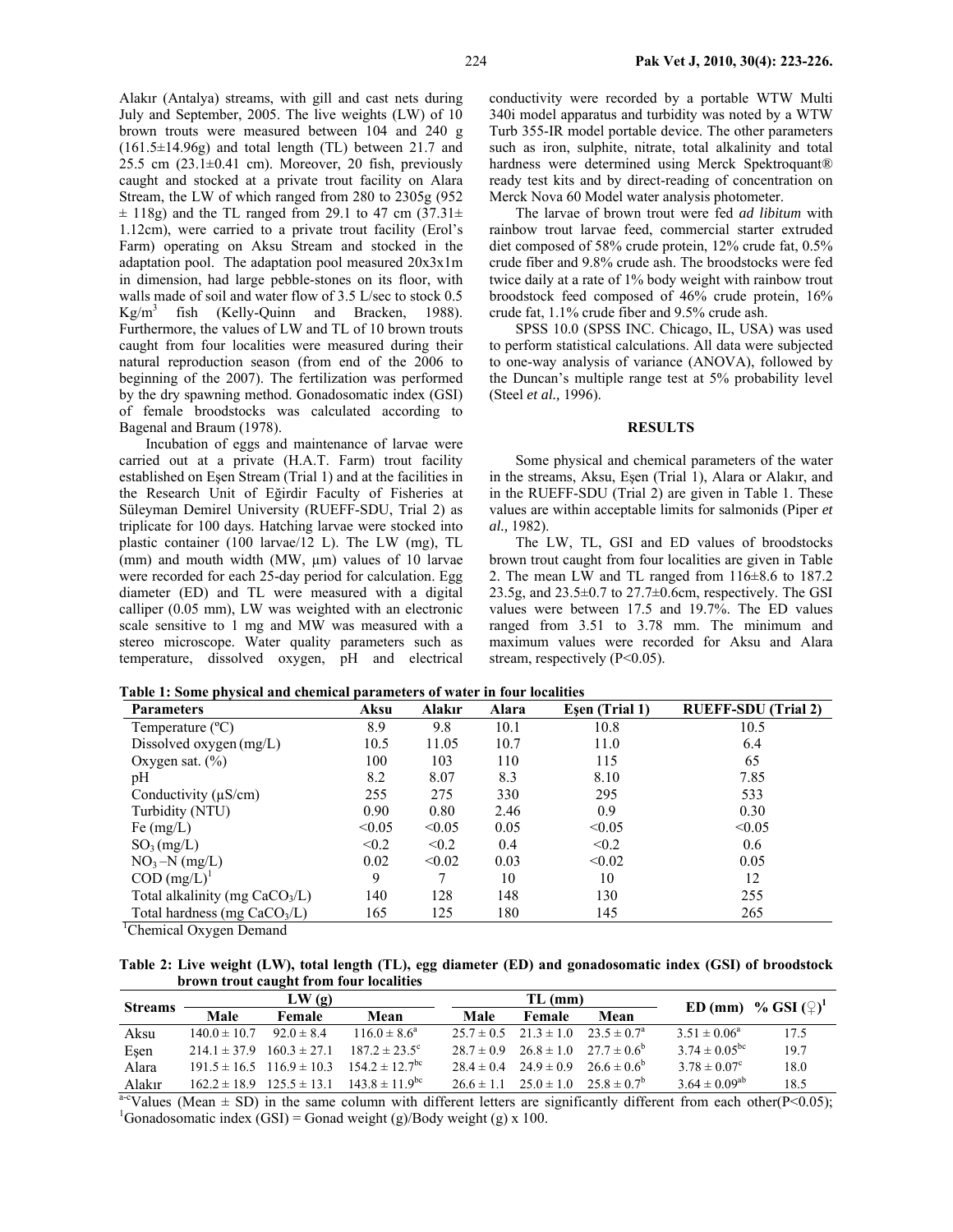When broodstock brown trout were stocked in the adaptation pool, it was observed that the brown trout in the adaptation pool had very little interest in feed because of being under stress during natural reproduction period. Sperms were obtained from stocked males, while no eggs could be obtained with spawning method from female gonads which were puffy and plumpy. When ovaries were dissected, it was noted that some of the eggs reached diameters ranging from 3 to 4.2 mm, were irregular in shape and fused with each other. The egg colour varied between off-white and light orange, appearing pale and dull. Therefore, the eggs and sperms for experiment were obtained through spawning the brown trout caught during reproduction season from other localities, Aksu Stream in the second half of December, Eşen, Alakır and Alara streams at the end of January and in the first week of February. The egg productivity ranged from 1840 to 3200/Kg of fish during spawning season. It was found that the incubation time varied between 370 and 380 daydegree (water temperature 10.5-10.9°C) and the rate of hatching was determined between 32 to 57%. The yolksac of larvae was absorbed in 28 to 32 days.

The larvae of brown trout were fed with rainbow commercial larva feed with dimensions 0.3-0.5 mm. It took 5 to 7 days for the larvae to get used to extruder feed. During the experiment, it was observed that the larvae were very willing to form schools, they continuously tended to hide in the medium, became stressful upon any factors such as contact, noise or light and react intensively, swam very quickly and in a bewildered way and then they hid by concealing their heads behind any objects in the medium. On the other hand, under normal conditions, it was observed that the larvae stood next to each other and on one another against the current and did not swim in such a way that their bodies were parallel to the floor but relatively in a position where head section of their body was more upwards and their tail section was more downwards.

Some statistical analysis values of the data obtained from various phases (yolk-sac, first-fed,  $25<sup>th</sup>$ ,  $50<sup>th</sup>$ ,  $75<sup>th</sup>$  and 100<sup>th</sup> days) of the larvae of brown trout in the trial 1 and 2 are given in Figs. 1-3. There was non significant difference (P>0.05) between the LW, TL and MW values of the brown trout larvae, kept in trial 2 and at the facility established on trial 1, whose yolk-sacs were about to be absorbed and which began to be start-fed. However, the data on the  $25<sup>th</sup>$ ,  $50<sup>th</sup>$ ,  $75<sup>th</sup>$  and  $100<sup>th</sup>$  days of the experiment showed that the growth of brown trout larvae kept at the facility condition on trial 1 was significantly better  $(P<0.05)$  than that of the trial 2 in terms of LW and TL and MW (Figs. 1-3). The mean LW, TL and MW of the larvae at the facility on trial 1 were 108.30, 207.60, 465.30 and 547.30 mg; 23.05, 26.66, 40.11 and 42.74 mm; 2441, 2925, 3813 and 3993 µm, respectively. For the trial 2, these values were 91.30, 169.10, 288.50 and 366.60 mg; 20.04, 23.37, 29.95 and 35.18 mm; 2123, 2578, 3250 and 3386 µm, respectively. In the periodic measurements on the  $25<sup>th</sup>$ ,  $50<sup>th</sup>$ ,  $75<sup>th</sup>$  and  $100<sup>th</sup>$  days of the larvae at each trial group, the percentage ratios of MW to TL were calculated to be 9.30, 10.50, 10.00 and 9.00%, respectively.



**Fig. 1: Values of live weight of larvae according to trial periods (AAYS: after absorbed yolksac, SF: start-fed).** 



**Fig. 2: Values of total length of larvae according to trial periods (AAYS: after absorbed yolksac, SF: start-fed).** 



**Fig. 3: Values of mouth width of larvae according to trial periods (AAYS: after absorbed yolksac, SF: start-fed).** 

#### **DISCUSSION**

In the present study, differences in mean values of LW and TL of broodstock brown trout caught from four localities were found to be significant  $(P<0.05)$ . The differences in the ED of population were also significant (P<0.05). These differences may be due to feeding, age